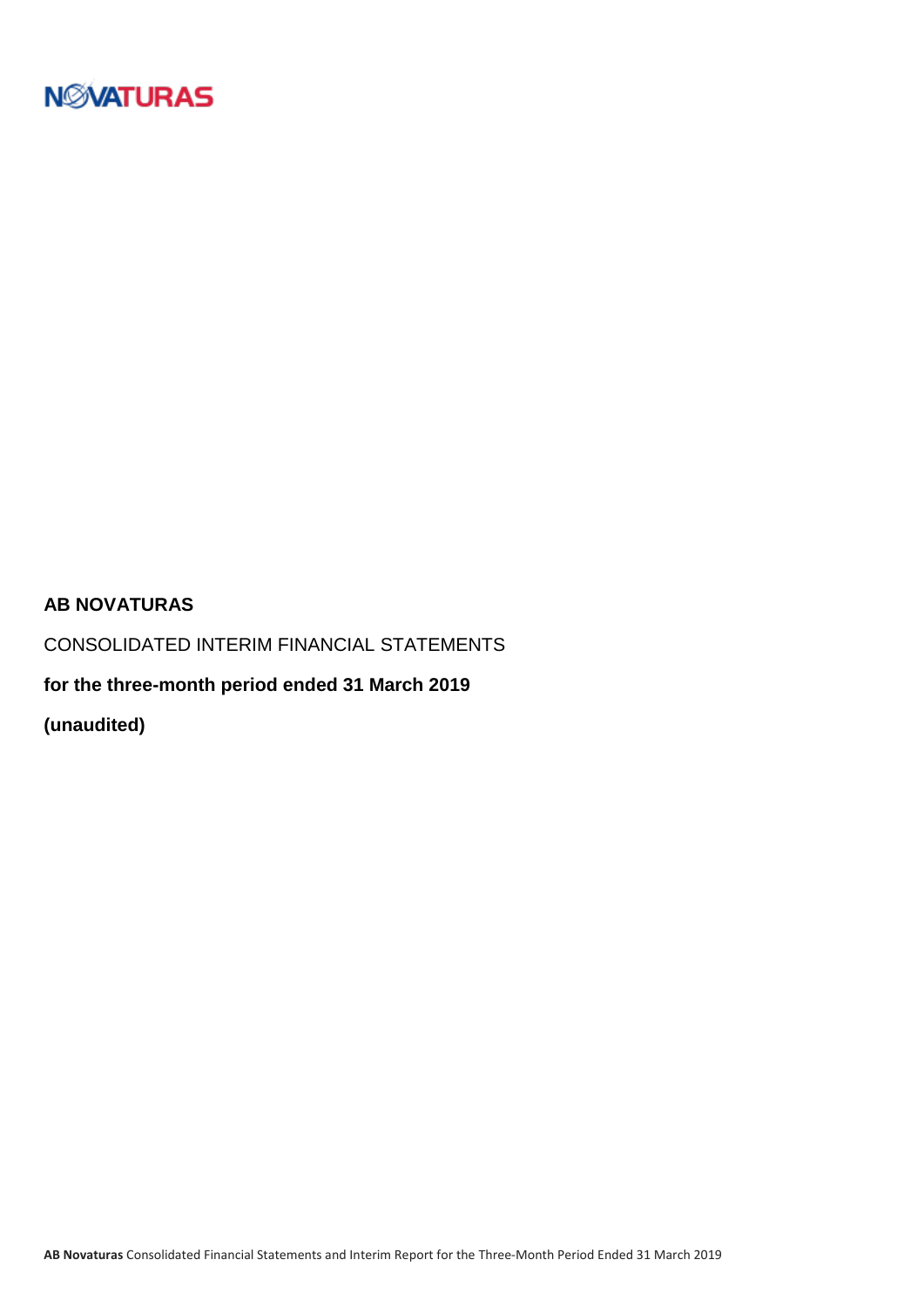| Beginning of reporting period | 1 January 2019                                                                                                                                                                                                                                     |
|-------------------------------|----------------------------------------------------------------------------------------------------------------------------------------------------------------------------------------------------------------------------------------------------|
| End of reporting period       | 31 March 2019                                                                                                                                                                                                                                      |
| Business name                 | Novaturas, AB (further – "Novaturas" or "the<br>Company") (The Company's financial statements<br>and activity ratios are presented consolidated with<br>the results of subsidiaries; separate reports of the<br>parent company are not presented.) |
| Legal form                    | Public limited company                                                                                                                                                                                                                             |
| <b>Registration date</b>      | 16 December 1999                                                                                                                                                                                                                                   |
| Registration number           | 135567698                                                                                                                                                                                                                                          |
| LEI code                      | 097900BGCW0000042109                                                                                                                                                                                                                               |
| Manager of register           | <b>State Enterprise Centre of Registers</b>                                                                                                                                                                                                        |
| Company address               | A. Mickevičiaus str. 27, LT-44245 Kaunas                                                                                                                                                                                                           |
| Telephone                     | +370 37 321 264                                                                                                                                                                                                                                    |
| Fax                           | +370 37 321 130                                                                                                                                                                                                                                    |
| Website                       | www.novaturasgroup.com                                                                                                                                                                                                                             |

Abbreviation "pp" used in the report means percentage points.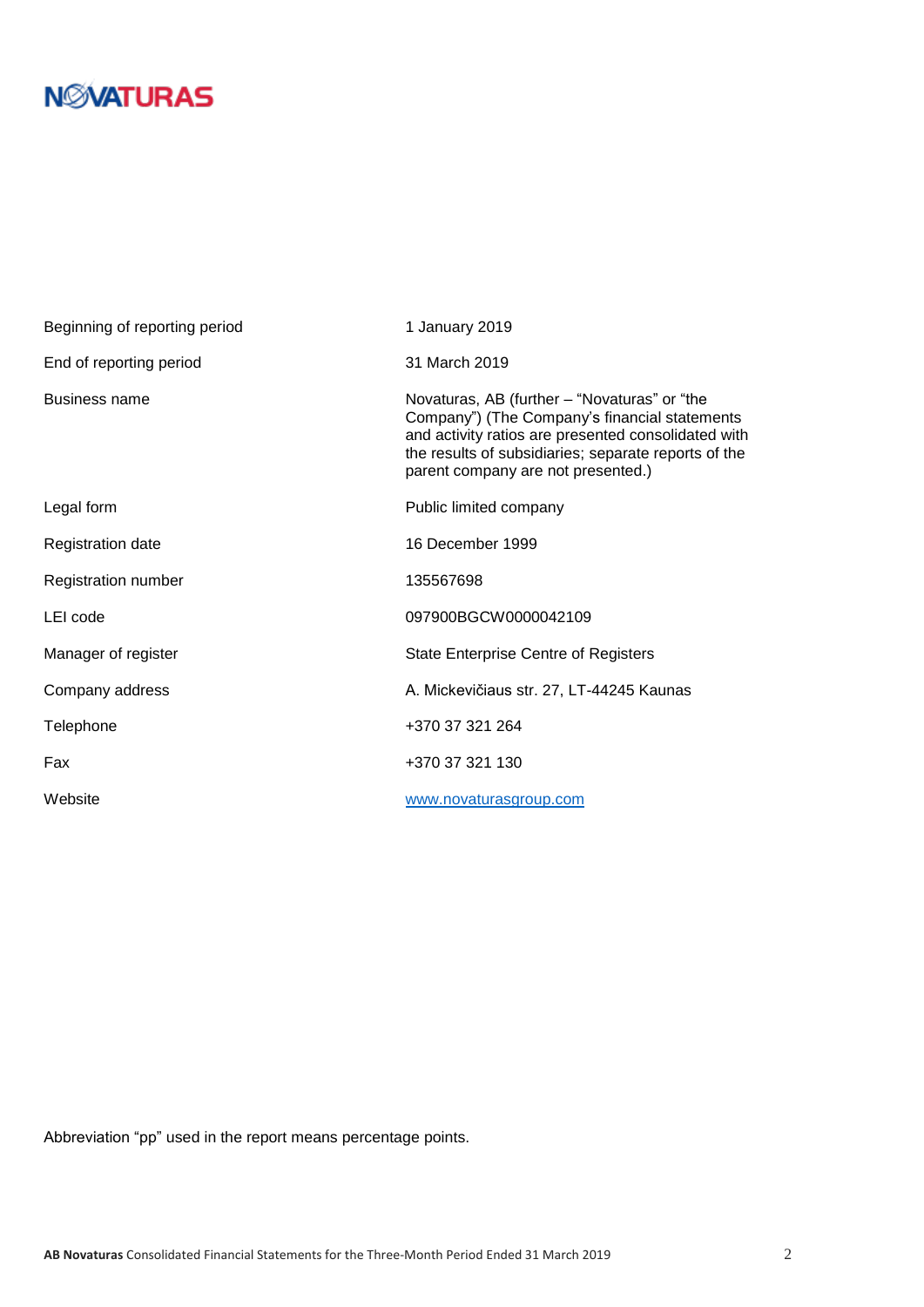## **Table of Contents**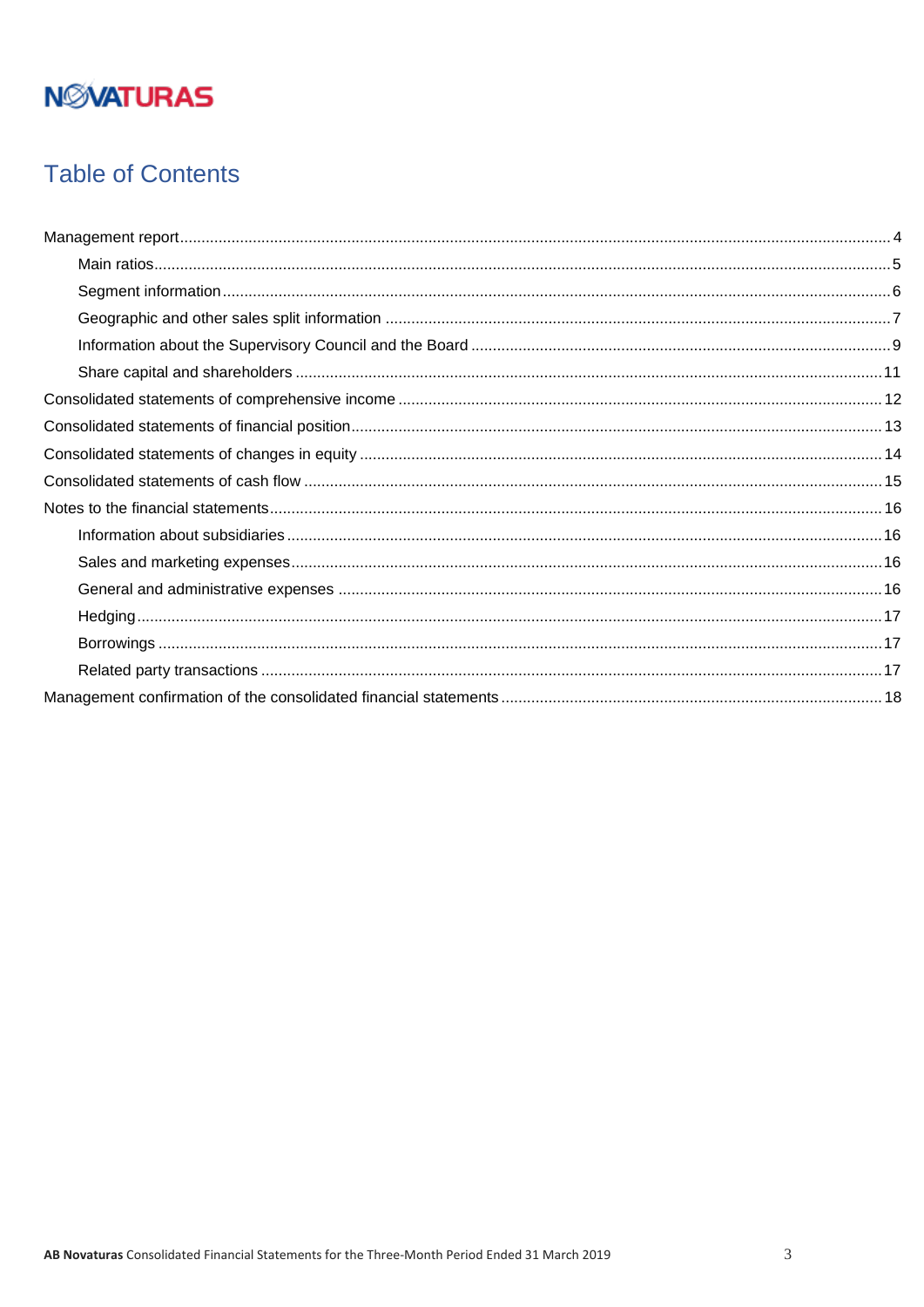

### <span id="page-3-0"></span>Management report

#### **2019 first-quarter highlights:**

- Novaturas's turnover was EUR 28.8 mln, or 12% more than in the same period of 2018.
- Gross profit amounted to EUR 3.6 mln and was 26% lower than in the same period of 2018.
- Operating expenses totaled EUR 3.6 mln, 1% less than in the same period of 2018. Excluding the impact of commissions and one-off expenses, operating costs increased by 3% from the same period a year earlier.
- EBITDA amounted to EUR 83,000 and was 94% smaller than in the same period of 2018.
- Novaturas had a net loss of EUR 0.1 mln, compared to a net profit of EUR 0.9 mln in the same period of 2018.
- The company served 41,097 clients, 9% more than in the same period of 2018.

#### **Management comment:**

After very strong growth in the first quarters of both 2017 and 2018, first-quarter growth this year was slower. We expect slower growth in demand in 2019 after a near doubling of the market in the last three years. The profitability of first-quarter sales was less than last year partly due to very low demand in January, though it then picked up in February and March. Increased aviation costs in Lithuania (after Small Planet Airlines bancruptcy late last year) added EUR 0.2 million to the cost of sales during the first quarter. Novaturas business is characterised by high share of early bookings in total programme, which makes future revenues more predictable. As of 31 March 2019, the Group recorded 2.6% increase (by PAX) in early bookings for the summer season compared to the same period ofthe previous year.

Flight package tours continue to be our main product. The most popular destinations remain Turkey, Greece and Bulgaria for the summer season, and Egypt for the winter season. Long-haul destinations increased in the first quarter, becaming second in importance in the winter season, while the Canary Islands' share decreased. The wide variety of destinations in our portfolio enables us to satisfy our clients' diverse needs.

The number of clients served grew in all the source markets where Novaturas operates. The strongest growth was recorded in the Belarusian market, where the number of clients increased 26%. We do not fly from Belarus, but rather sell our Lithuanian products through Belarusian agencies. The Lithuanian source market grew 1% in the first quarter, while the Latvian market grew by 20% and the Estonian market was up 14% compared to last year.

Passenger growth was strongest for flight package tours, at 11%. The growth rate for roundtrips by plane was 10% and that for other products was 5%. Roundtrips by coach decreased by 23%, but the first quarter is the least important time of the year for this product category. The other products passengers bought were mainly flight tickets for charter flights which we operate. We sell tickets mainly through travel agencies and via the GDS channel, reaching very diverse types of travelers.

Travel agencies' share in our sales increased by 0.3 percentage points in the reporting period to 71.5%. Our own retail share increased by 0.1 percentage points to 12.8% of sales, while web sales' share decreased by 0.4 percentage points to 14.1% and GDS sales were little changed at 1.6%. During the quarter we undertook some internal reorganizations to boost the effectiveness of our marketing efforts in the future.

We kept operating expenses under control during the reporting period. They grew at a much slower pace than sales, increasing the efficiency of the company. Direct marketing expenditures were 0.9% of sales, down from 1.3% last year. Salaries and related items increased by 6% relative to the same period last year. Excluding the impact of commissions and one-off expenditures, operating expenses increased by 3% versus the same period last year. One-time expenses, due mainly to a change of the company's CEO, totaled EUR 80,000. Including one-time costs, operating costs less commissions paid decreased by 9%. Total costs, including commissions, shrank by 1%. Commission expenses remained stable at 5.1% of sales, compared to 5.0% in the same period last year.

Restricted cash was used for issuing guarantees to cover prepayments received from customers, as required by the law in each country of operations. The remaining amount of other financial assets is mainly the market value of open hedge contracts.

Servicing of the long-term loan is in accordance with the loan agreement. The company met covenant requirements agreed with Luminor Bank AS. The high level of advances received from customers was due to a strong increase in passenger volumes and very good advance sales at the end of the period.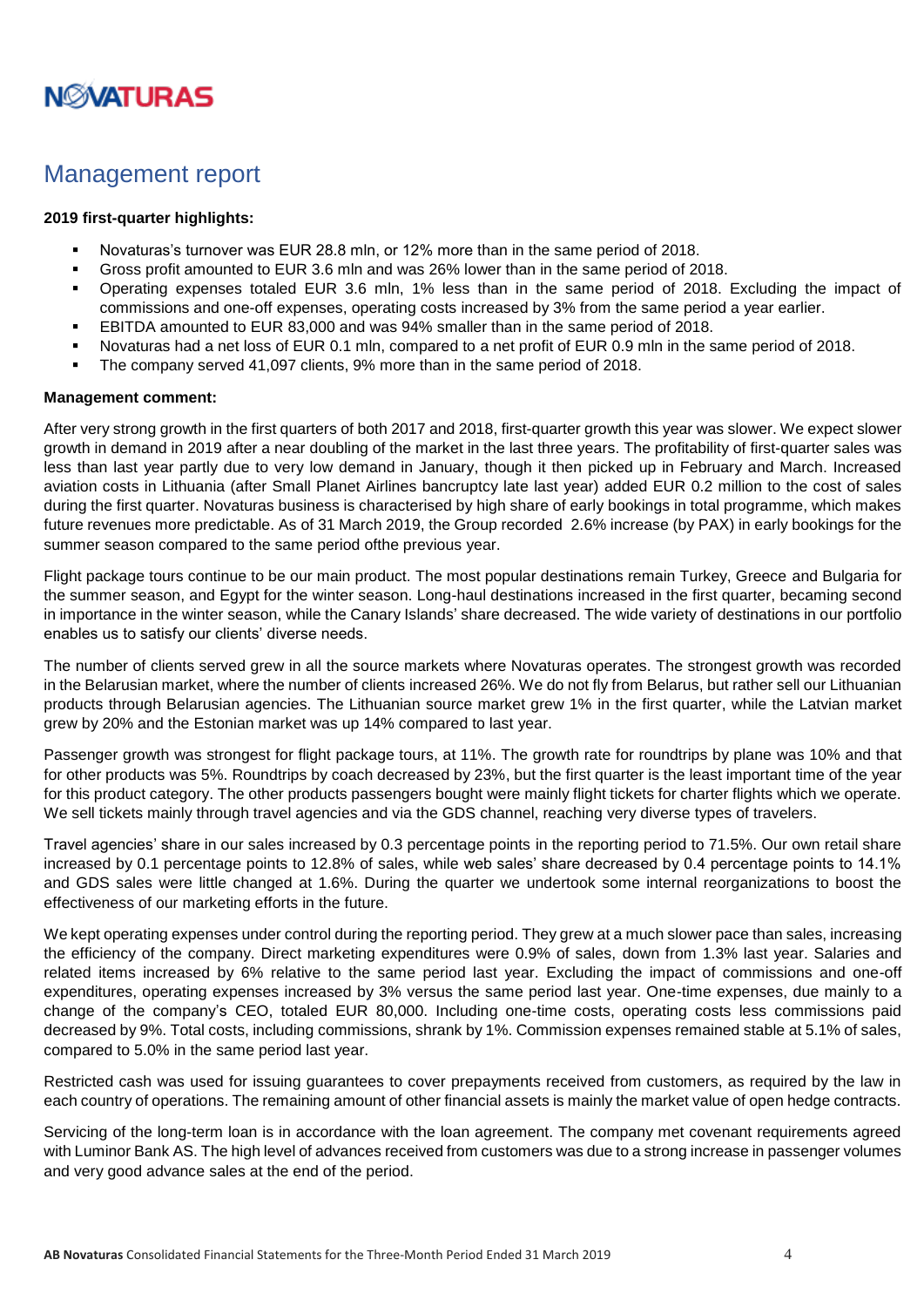### <span id="page-4-0"></span>**Main ratios**

| <b>Financial indicators*</b> | Q1 2019 | Q1 2018 | Change, % |
|------------------------------|---------|---------|-----------|
| <b>Sales</b>                 | 28,806  | 25,845  | $+11.5$   |
| Gross profit                 | 3,559   | 4,801   | $-25.9$   |
| <b>EBITDA</b>                | 83      | 1,287   | $-93.6$   |
| Operating profit (EBIT)      | 5       | 1,217   | $-99.6$   |
| Profit before taxes          | (162)   | 1,070   | $-115.1$  |
| Net profit for the period    | (148)   | 945     | $-115.7$  |

| <b>Relative indicators/ratios</b>    | Q1 2019   | Q1 2018   | Change     |
|--------------------------------------|-----------|-----------|------------|
| Number of ordinary registered shares | 7,807,000 | 7,807,000 |            |
| Profit per share (EUR)               | $-0.02$   | 0.12      | $-0.14$    |
| Gross profit margin (%)              | 12.4%     | 18.6%     | $-6.2$ pp  |
| EBITDA margin (%)                    | 0.3%      | 5.0%      | $-4.7$ pp  |
| EBIT margin (%)                      | $0.0\%$   | 4.7%      | $-4.7$ pp  |
| Profit before taxes margin (%)       | $-0.6%$   | 4.1%      | $-4.7$ pp  |
| Net profit margin for the period (%) | $-0.5%$   | 3.7%      | $-4.2$ pp  |
| Return on assets (ROA) (%)           | $-0.2%$   | 1.7%      | $-2.0$ pp  |
| Debt / equity ratio (%)              | 90.8%     | 80.2%     | $+10.6$ pp |
| Equity ratio (%)                     | 25.1%     | 28.4%     | $-3.3$ pp  |
| Actual profit tax rate (%)           | 8.6%      | 11.7%     | $-3.0$ pp  |
| Total liquidity ratio                | 0.81      | 0.84      | $-0.03$    |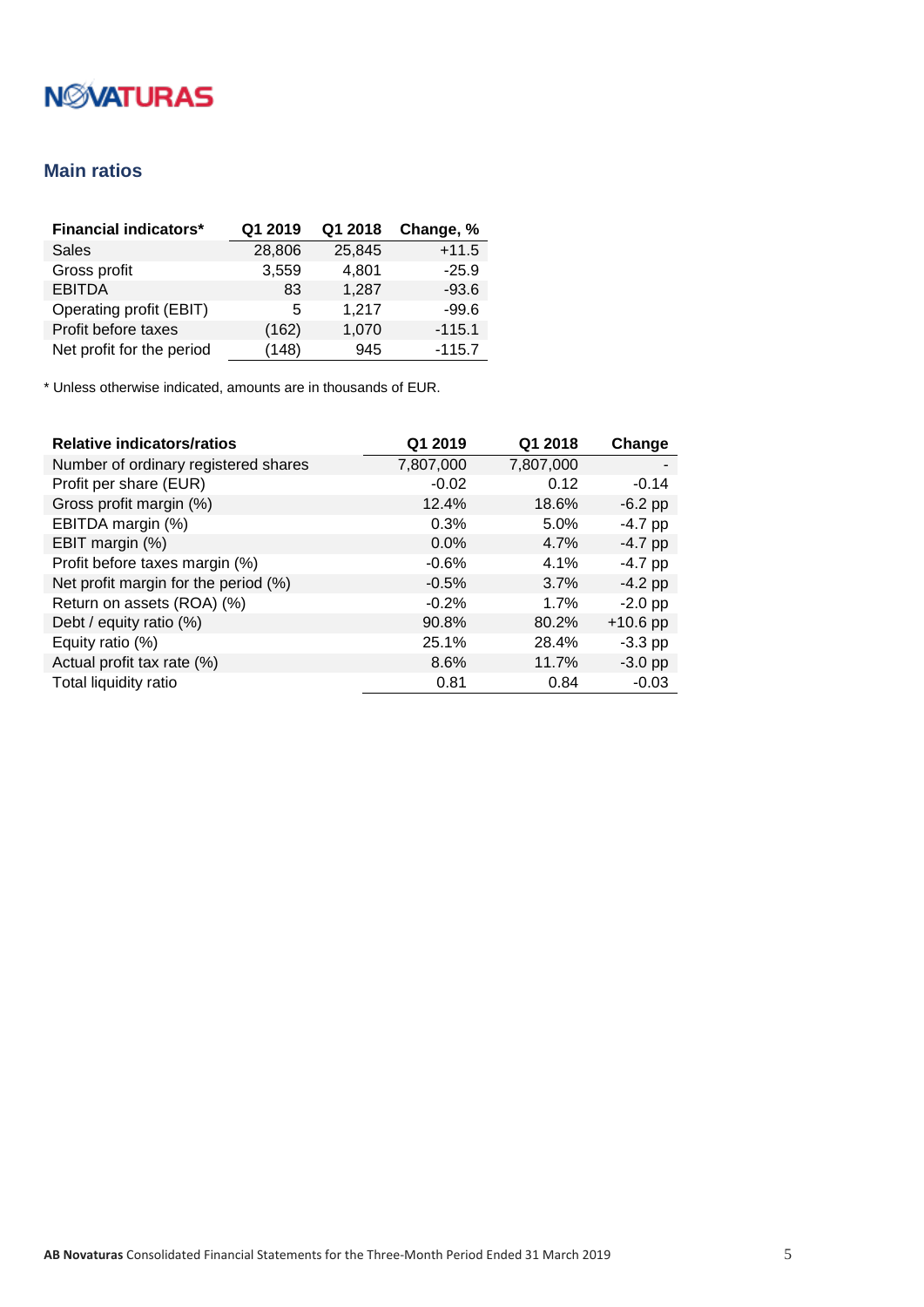

### <span id="page-5-0"></span>**Segment information**

For management purposes, Novaturas is organized into business units based on its services (product categories), which are as follows:

Flight package tours Sightseeing tours by coach Sightseeing tours by plane

Other sales (flight tickets, hotels, block seat sales to other operators, own agencies commissions)

(Unless otherwise indicated, amounts are in thousands of EUR.)

|                                   | Q1 2019   | Q1 2018   | Change     |
|-----------------------------------|-----------|-----------|------------|
| <b>Flight package tours</b>       |           |           |            |
| Sales                             | 24,401    | 21,525    | 13.4%      |
| Cost of sales                     | (20, 798) | (16, 934) | 22.8%      |
| <b>Gross profit</b>               | 3,603     | 4,591     | -21.5%     |
| Gross profit margin (%)           | 14.8      | 21.3      | $-6.6$ pp  |
| Sales commission expenses         | (1, 450)  | (1.275)   | 13.7%      |
| Sales profit for segment          | 2,153     | 3,316     | $-35.1%$   |
| Sales profit margin (%)           | 8.8       | 15.4      | $-6.6$ pp  |
|                                   |           |           |            |
| Sightseeing tours by coach        |           |           |            |
| <b>Sales</b>                      | 142       | 202       | $-29.7%$   |
| Cost of sales                     | (145)     | (186)     | $-22.0%$   |
| <b>Gross profit</b>               | (3)       | 16        | $-118.8%$  |
| Gross profit margin (%)           | $-2.1$    | 7.9       | $-10.0$ pp |
| Sales commission expenses         | (5)       | (12)      | $-58.3%$   |
| Sales profit for segment          | (8)       | 4         | $-300.0%$  |
| Sales profit margin (%)           | $-5.6$    | 2.0       | $-7.6$ pp  |
|                                   |           |           |            |
| <b>Sightseeing tours by plane</b> |           |           |            |
| <b>Sales</b>                      | 376       | 251       | $-49.8%$   |
| Cost of sales                     | (289)     | (195)     | $-48.2%$   |
| <b>Gross profit</b>               | 87        | 56        | $-55.4%$   |
| Gross profit margin (%)           | 23.1      | 22.3      | $+0.8$ pp  |
| Sales commission expenses         | (23)      | (17)      | 35.3%      |
| Sales profit for segment          | 64        | 39        | 64.1%      |
| Sales profit margin (%)           | 17.0      | 15.5      | $+1.5$ pp  |
|                                   |           |           |            |
| <b>Other sales</b>                |           |           |            |
| <b>Sales</b>                      | 3,887     | 3,867     | 0.5%       |
| Cost of sales                     | (4,015)   | (3,729)   | 7.7%       |
| <b>Gross profit</b>               | (128)     | 138       | $-192.8%$  |
| Gross profit margin (%)           | $-3.3$    | 3.6       | $-6.9$ pp  |
| Sales commission expenses         |           |           |            |
| Sales profit for segment          | (128)     | 138       | $-192.8%$  |
| Sales profit margin (%)           | $-3.3$    | 3.6       | $-6.9$ pp  |

Sales of flight package tours accounted for the largest part of sales and profits. Sightseeing tours by coach and by plane remained small products, while sales of other activities have limited impact on the overall profit.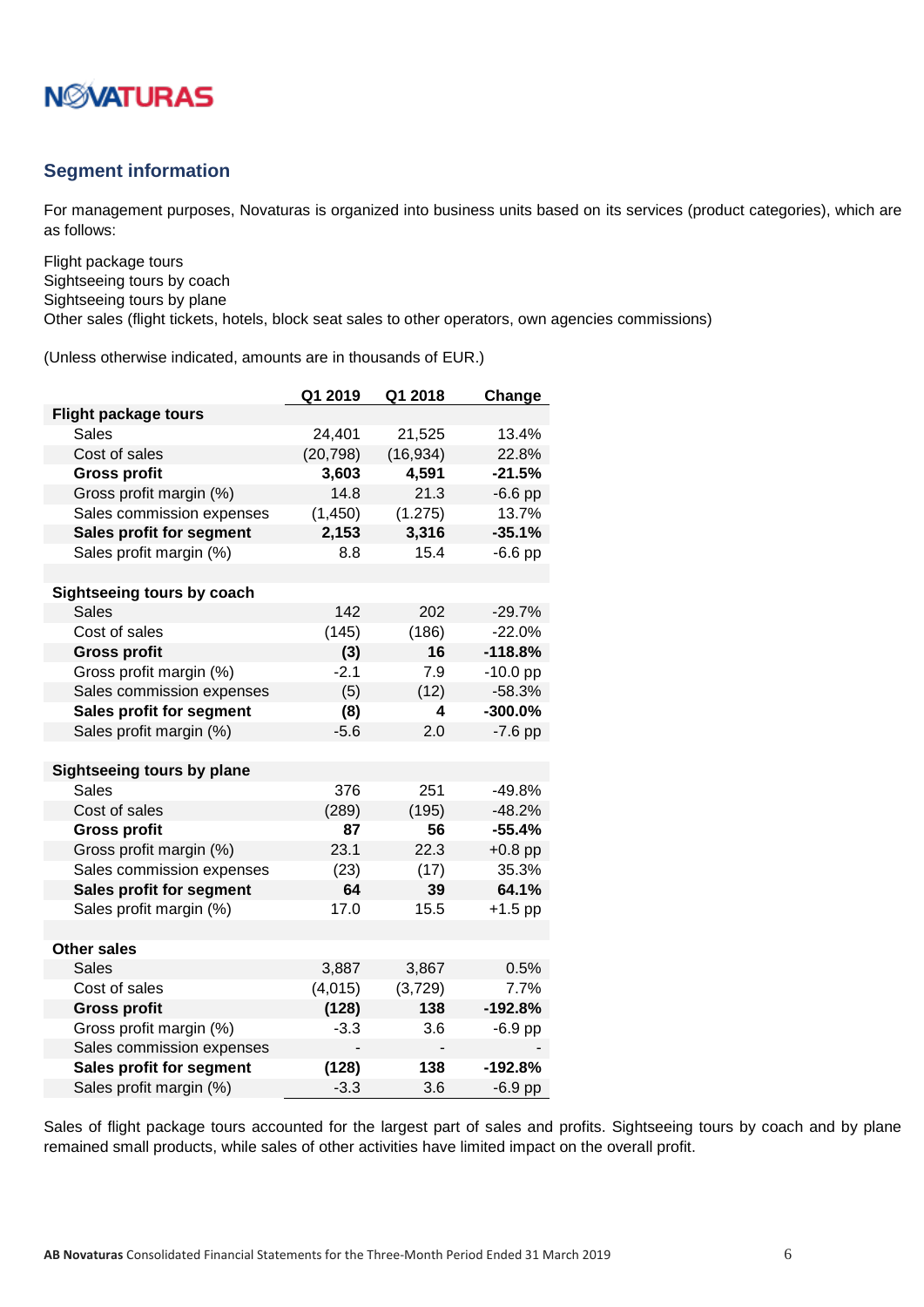

### <span id="page-6-0"></span>**Geographic and other sales split information**

The company's activities included tour organization and the distribution of tours through diversified and complementary distribution channels: a retail network of travel agencies and the company's own retail channels (own travel agencies, ecommerce sales, tickets only sales through the Global Distribution System (GDS)). The company works with over 400 travel agencies, including all of the major agencies in the Baltics and more than 60 in Belarus. E-commerce sales are via company websites. In three-month of 2019, the company's websites were visited by 1.09 million unique visitors, which is 2% more than in the same period of 2018.

The group sells flight tickets for its own organized charter flights via GDS, which means that Novaturas' charter tickets are available worldwide – to travel agents and also to passengers directly via web portals for airline tickets.

The breakdown of sales by distribution channels was as follows:

|                        | Q1 2019, % | Q1 2018, % Change |           |
|------------------------|------------|-------------------|-----------|
| <b>Travel agencies</b> | 71.5       | 71.2              | $+0.3$ pp |
| Own retail             | 12.8       | 12.7              | $+0.1$ pp |
| Web sales              | 14.1       | 14.5              | $-0.4$ pp |
| <b>GDS</b>             | 1.6        | 1.6               |           |
| <b>Total</b>           | 100.0      | 100.0             |           |

The strongest growth so far this year was on the Belarusian market (shown under 'Other'). Market strength was mainly influenced by people's increasing disposable income. The company's rate of passenger growth is similar to that in the overall market.

Number of clients served by country of sales (in thousands of clients):

|              | Q1 2019 | Q1 2018 | Change % |
|--------------|---------|---------|----------|
| Lithuania    | 17.5    | 17.3    | $+0.8$   |
| Latvia       | 10.1    | 8.4     | $+20.2$  |
| Estonia      | 13.4    | 11.8    | $+13.5$  |
| Other        | 0.1     | 0.1     | $+26.1$  |
| <b>Total</b> | 41.1    | 37.6    | $+9.2$   |

The company's main product is flight package tours, which was also the fastest growing segment. Number of clients served by product category (in thousands of clients):

|                                                  | Q1 2019 | Q1 2018 | Change % |
|--------------------------------------------------|---------|---------|----------|
| Flight package tours                             | 33.7    | 30.4    | $+10.7$  |
| Sightseeing tours by coach                       | 0.5     | 0.7     | $-22.5$  |
| Sightseeing tours by plane                       | 0.4     | 0.4     | $+9.5$   |
| Other sales (separate flight and hotel services) | 6.5     | 6.1     | $+5.4$   |
| <b>Total</b>                                     | 41.1    | 37.6    | $+9.2$   |

Turkey remains the most popular summer destination in the company's source markets, as does Egypt as a winter destination. The other destinations with the highest demand are Greece, Bulgaria and Spain. Long-haul destinations are becoming more important each year as the number of destinations offered by company increases and growth of demand remains strong. "Other destinations", which comprise a significant part of the company's portfolio, meet the demand of frequent travelers for new destinations each season.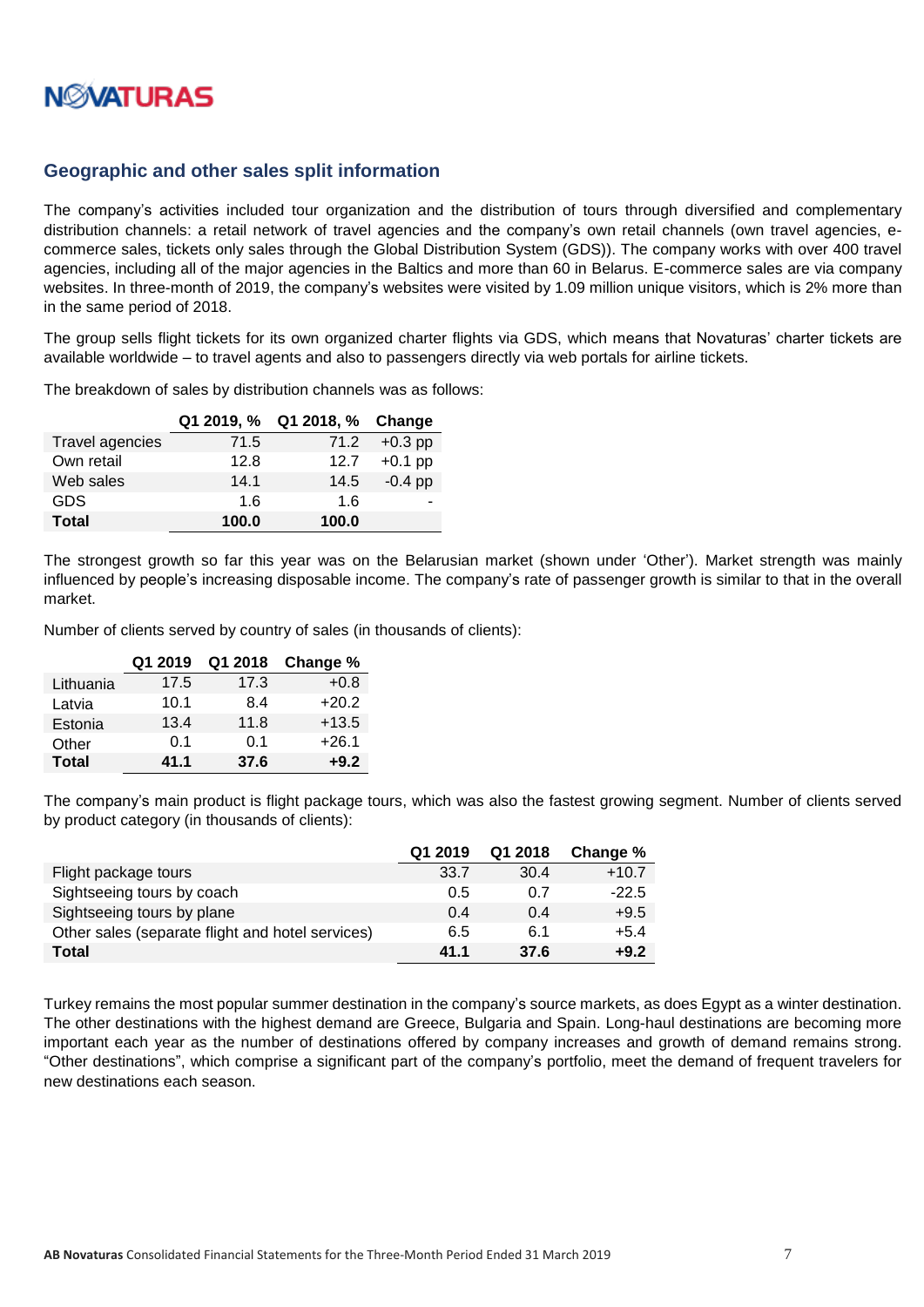

The breakdown of group package travel sales by destinations is as follows:

|                                  | Q1 2019, % | Q1 2018, % | Change    |
|----------------------------------|------------|------------|-----------|
| Egypt                            | 54.4       | 48.3       | $+6.1$ pp |
| Spain (including Canary Islands) | 10.8       | 16.9       | $-6.1$ pp |
| Skiing                           | 11.8       | 12.9       | $-1.1$ pp |
| Long-haul                        | 15.7       | 15.0       | $+0.7$ pp |
| Other destinations               | 7.3        | 6.9        | $+0.4$ pp |
| <b>Total</b>                     | 100.0      | 100.0      |           |

Group monthly sales seasonality was as follows:

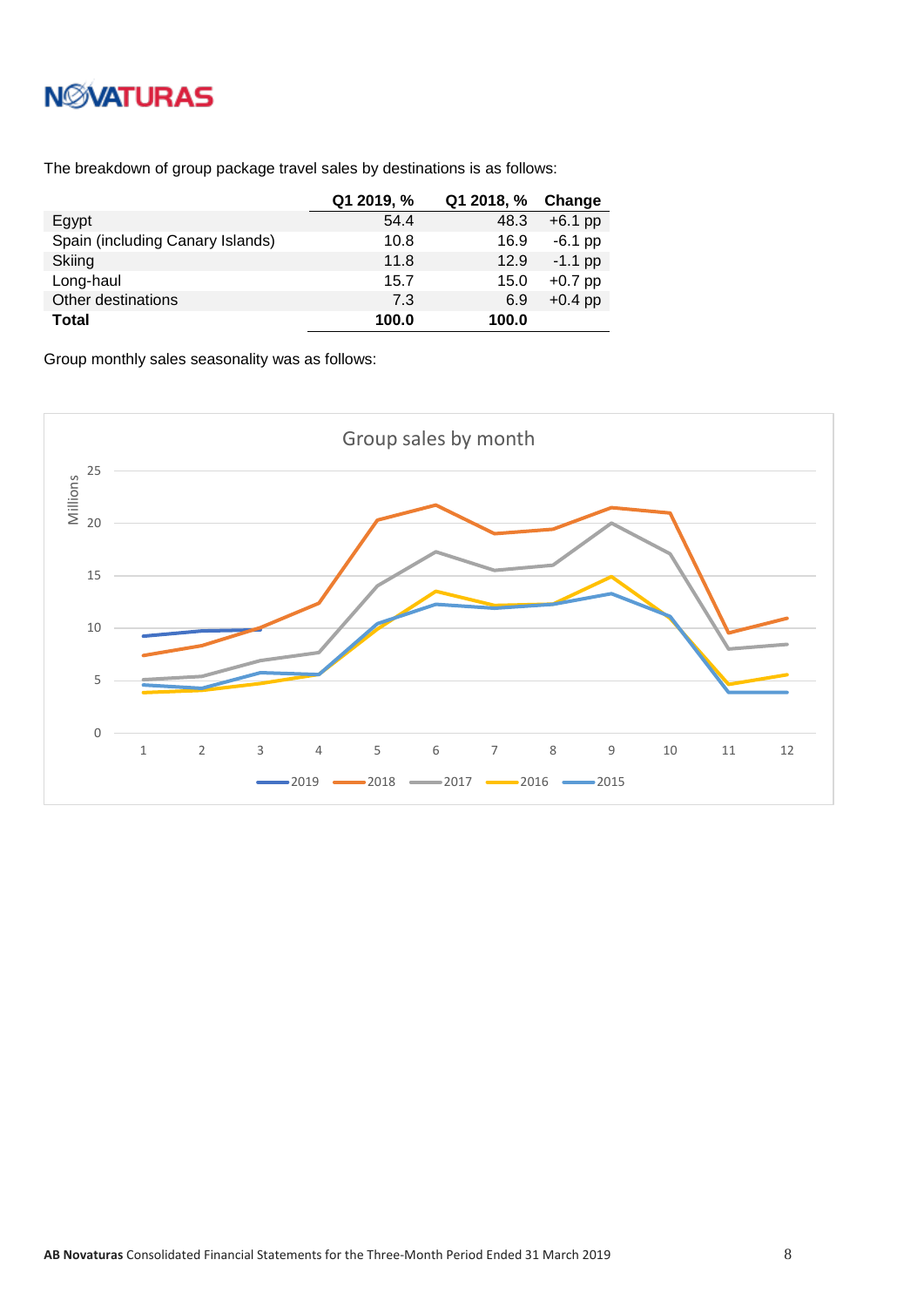

### <span id="page-8-0"></span>**Information about the Supervisory Council and the Board**

In keeping with the company's Articles of Association, the Supervisory Council is comprised of five members elected for a term of three years. Two independent members were elected to the Supervisory Council at the General Shareholders Meeting held on 7 May 2018.

The company's Board is comprised of four members elected for a term of three years. The Chairman of the Board is elected by the Board from among its members. The Board also appoints the CEO after receiving prior approval from the Supervisory Council. Currently, the positions of Chairman of the Board and CEO are held by the same person – Audronė Keinytė.

Information about the Supervisory Council as of 31 March 2019:

| <b>Name</b>           | <b>Position on the Council</b>                                                                                                     | <b>Legal entity and position</b>                                                                                                                                                                                                                                                                                                                                                                                                                                                      | <b>Number of</b><br>shares<br>held in the<br>Company                                     | <b>Start of term</b> |
|-----------------------|------------------------------------------------------------------------------------------------------------------------------------|---------------------------------------------------------------------------------------------------------------------------------------------------------------------------------------------------------------------------------------------------------------------------------------------------------------------------------------------------------------------------------------------------------------------------------------------------------------------------------------|------------------------------------------------------------------------------------------|----------------------|
| Sebastian Janusz Król | Chairman of the Supervisory<br>Council                                                                                             | Danwood S.A.; Danwood<br>Holdings sp. z o.o.; Janton<br>S.A. - Chairman of the<br><b>Supervisory Council;</b><br>Zevin Investments Sp. z o.o.;<br>Daphnee Investments Sp. z<br>o.o. - Member of the<br>Management Board;<br>Enterprise Investors Sp zo.o.<br>- Vice President;<br>Stowarzyszenie Lipków - Eko<br>- President; Warszawsko-<br>Mazowiecki Związek<br>Jeździecki - Member of the<br><b>Supervisory Council</b><br>Anwim S.A. - Member of the<br><b>Supervisory Board</b> | No direct<br>ownership,<br>represents<br>shareholder<br>that owns<br>3,700,874<br>shares | 2018-02-09           |
| Ugnius Radvila        | Member of the Supervisory<br>Council, Member of the<br><b>Remuneration Committee</b>                                               |                                                                                                                                                                                                                                                                                                                                                                                                                                                                                       | 740,702                                                                                  | 2018-02-09           |
| Vidas Paliūnas        | Member of the Supervisory<br>Council, Chairman of the<br>Remuneration Committee,<br>Member of the Audit Committee                  | Business Center 32, UAB; -<br>Member of the Management<br><b>Board</b>                                                                                                                                                                                                                                                                                                                                                                                                                | 535,278                                                                                  | 2018-02-09           |
| <b>Franz Leitner</b>  | Member of the Supervisory<br>Council, Member of the Audit<br>Committee (independent)                                               | Leitner-Consulting-<br>Managing Director; Sportscon<br>Ltd. - Managing Partner                                                                                                                                                                                                                                                                                                                                                                                                        |                                                                                          | 2018-05-07           |
| <b>Piotr Nowjalis</b> | Member of the Supervisory<br>Council, Member of the<br>Remuneration Committee,<br>Chairman of the Audit<br>Committee (independent) | CCC S.A. - Member of the<br>Supervisory Board; Dino<br>Polska S.A. - Member of the<br>Supervisory Board; Synektik<br>S.A. - Member of the<br>Supervisory Board; Eurotorg<br>Holding Plc. - independent<br>non-executive director;<br>Spokey sp.z.o.o. - member of<br>the Supervisory Board                                                                                                                                                                                            | $\overline{\phantom{0}}$                                                                 | 2018-05-07           |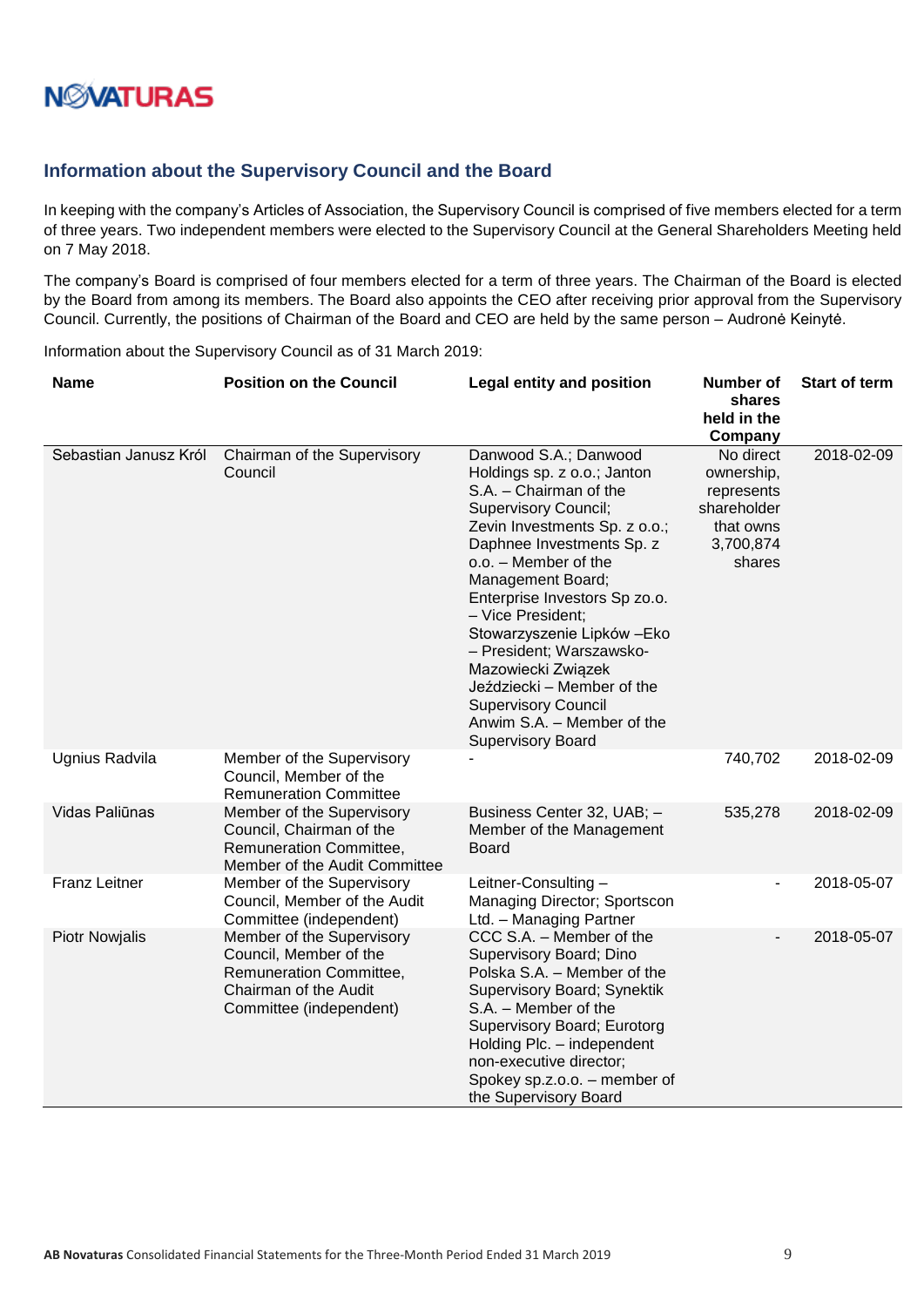

Members of the Board as of 31 March 2019:

| <b>Name</b>        | <b>Position within the Company</b> | Number of<br>shares held<br>in the<br>Company | Start of term |
|--------------------|------------------------------------|-----------------------------------------------|---------------|
| Audronė Keinytė    | Chairman of the Board, CEO         |                                               | 2018-02-09    |
| Tomas Staškūnas    | Member of the Board, CFO           | 58.192                                        | 2018-02-09    |
| Birutė Čepanskienė | Member of the Board, CCO           | $\sim$                                        | 2018-02-09    |

On 16 January 2019, the Managing Director of the Company was replaced, and composition of the Board was changed: Audronė Keinytė was appointed the Managing Director and Chairperson of the Board of Novaturas AB. She replaced Linas Aldonis who had decided to resign from his positions as the Managing Director and Chairperson of the Board and undertake other activities outside the Company. Audronė Keinytė has experience of many years in the tourism market and knows the specificity of the business well. She has been working with Novaturas for over 12 years. In 2009-2010 Audronė Keinytė worked as the manager of service organisation abroad, and during the past 8 years she was responsible for the corporate product development and procurement. She is a member of the Board of Novaturas AB since February 2018.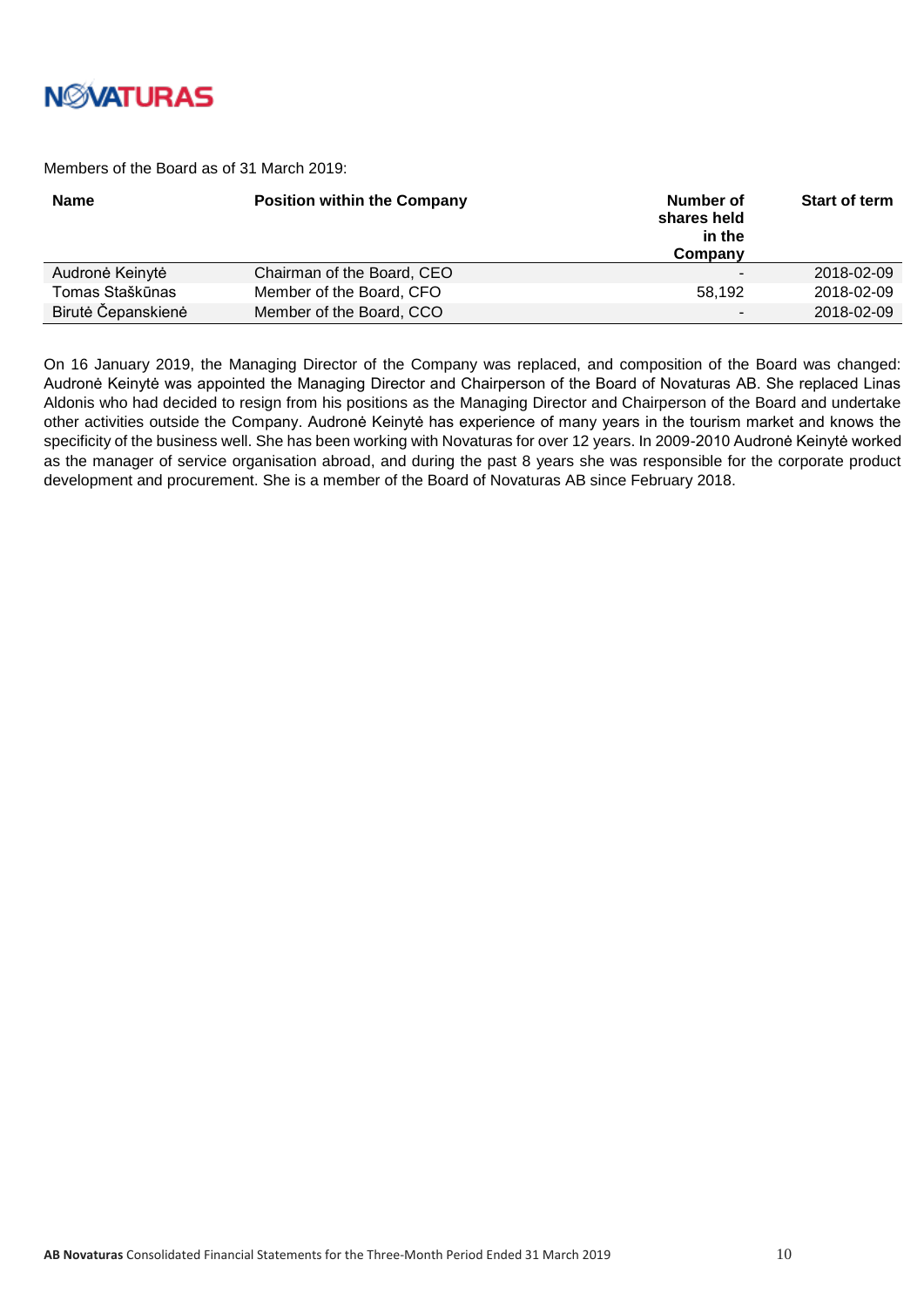

### <span id="page-10-0"></span>**Share capital and shareholders**

The company's share capital is EUR 234,210. It consists of 7,807,000 ordinary registered shares with a nominal value of EUR 0.03. The number of shares of the company that grant votes in the General Meeting of Shareholders is 7,807,000.

The ordinary registered shares of AB Novaturas (ISIN code LT0000131872) are listed on the Official List of the Nasdaq Vilnius Stock Exchange (symbol NTU1L) and on the Warsaw Stock Exchange (symbol NTU, ISIN code LT0000131872).

Information about trading in AB Novaturas shares from 21 March 2018 to 31 March 2019 on the Nasdaq Vilnius exchange in Lithuania:

|                     | <b>Currency</b> | Opening<br>price | <b>Maximum</b><br>price | Lowest<br>price | <b>Closing</b><br>price | Average<br>price | Volume<br>(quantity) | Volume<br>(EUR) |
|---------------------|-----------------|------------------|-------------------------|-----------------|-------------------------|------------------|----------------------|-----------------|
| Q1 2018             | <b>EUR</b>      | 11.00            | 12.40                   | 10.56           | 10.85                   | 11.38            | 17.830               | 202,845         |
| Q <sub>2</sub> 2018 | <b>EUR</b>      | 10.85            | 11.37                   | 10.67           | 11.20                   | 11.01            | 183.160              | 2,016,183       |
| Q3 2018             | <b>EUR</b>      | 11.25            | 12.78                   | 11.05           | 11.05                   | 11.76            | 57.065               | 671,148         |
| Q4 2018             | <b>EUR</b>      | 11.20            | 11.23                   | 7.90            | 8.00                    | 8.94             | 111.267              | 994,816         |
| Q1 2019             | <b>EUR</b>      | 7.90             | 8.60                    | 7.90            | 8.31                    | 8.28             | 53.408               | 442,387         |

As of 31 March 2019, the company's market capitalization was EUR 64.88 million and increased by 3.88% in the first quarter.

Information about trading in AB Novaturas shares from 21 March 2018 to 31 March 2019 on the "GPW main market" at the Warsaw Stock Exchange in Poland:

|         | Currency   | Opening<br>price | <b>Maximum</b><br>price | Lowest<br>price | Closing<br>price | Average<br>price | Volume<br>(quantity) | Volume<br>(PLN) |
|---------|------------|------------------|-------------------------|-----------------|------------------|------------------|----------------------|-----------------|
| Q1 2018 | <b>PLN</b> | 43.90            | 45.95                   | 43.60           | 43.95            | 45.49            | 24.951               | 1.134.971       |
| Q2 2018 | <b>PLN</b> | 43.95            | 48.00                   | 42.60           | 48.00            | 44.96            | 150,462              | 6.765.241       |
| Q3 2018 | <b>PLN</b> | 48.00            | 56.00                   | 44.20           | 47.30            | 48.71            | 48.202               | 2.348.140       |
| Q4 2018 | <b>PLN</b> | 47.30            | 48.30                   | 32.39           | 33.20            | 36.98            | 39.843               | 1.473.410       |
| Q1 2019 | <b>PLN</b> | 33.20            | 38.48                   | 33.15           | 37.80            | 34.23            | 19.337               | 661.820         |

As of 31 March 2019, the Company's market capitalization was PLN 295.10 million and, calculated in PLN, increased by 13.86% during the first quarter.

The following shareholders held at least 5% of share capital and votes as of 31 March 2019:

| Name of the shareholder                 | Number of shares | Share of authorized capital<br>and total number of votes |
|-----------------------------------------|------------------|----------------------------------------------------------|
| Central European Tour Operator S.a.r.l. | 3,700,874        | 47.40                                                    |
| Ugnius Radvila                          | 740,702          | 9.49                                                     |
| Rytis Šūmakaris                         | 535,278          | 6.86                                                     |
| Vidas Paliūnas                          | 535,278          | 6.86                                                     |
| <b>Others</b>                           | 2,294,868        | 29.39                                                    |
| <b>Total</b>                            | 7,807,000        | 100.00                                                   |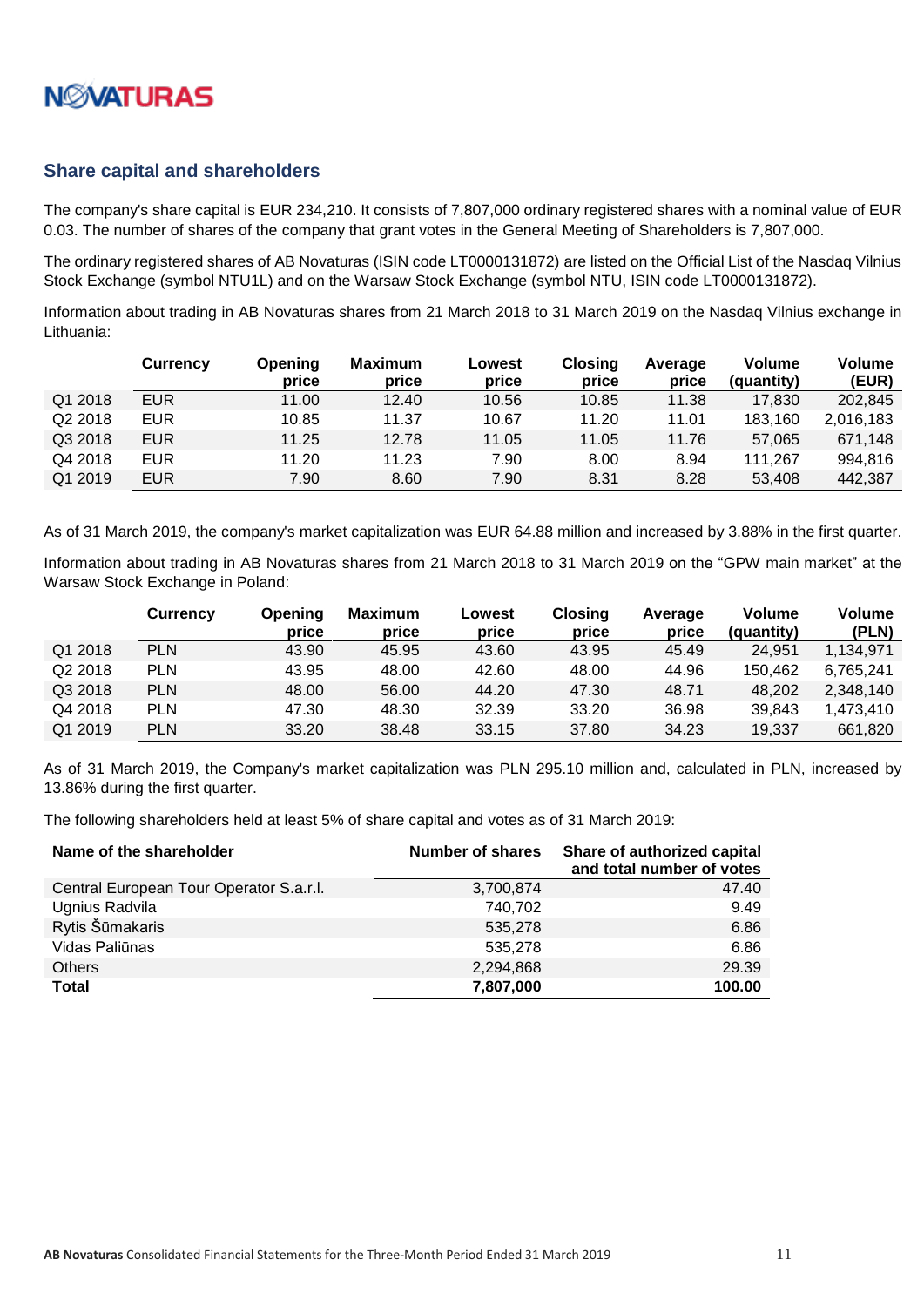## <span id="page-11-0"></span>Consolidated statements of comprehensive income

|                                                                                                          | Q1 2019   | Q1 2018   | Change % |
|----------------------------------------------------------------------------------------------------------|-----------|-----------|----------|
| Sales                                                                                                    | 28,806    | 25,845    | $+11.5$  |
| Cost of sales                                                                                            | (25, 247) | (21, 044) | $+20.0$  |
| <b>Gross profit</b>                                                                                      | 3,559     | 4,801     | $-25.9$  |
| Sales and marketing expenses                                                                             | (2, 447)  | (2, 234)  | $+9.5$   |
| General and administrative expenses                                                                      | (1, 106)  | (1,350)   | $-18.10$ |
| Other operating income                                                                                   |           |           |          |
| Other operating (expenses)                                                                               | (2)       | (2)       | 0.0      |
| <b>Profit from operations</b>                                                                            | 5         | 1,215     | $-99.6$  |
| Finance income                                                                                           | 110       | 244       | $-54.9$  |
| Finance (expenses)                                                                                       | (277)     | (389)     | $-28.8$  |
| <b>Profit before tax</b>                                                                                 | (162)     | 1,070     | $-115.1$ |
| Income tax (expense)                                                                                     | 14        | (125)     | $-111.2$ |
| Net profit                                                                                               | (148)     | 945       | $-115.7$ |
|                                                                                                          |           |           |          |
| Other comprehensive income to be reclassified to profit or loss in<br>subsequent periods                 |           |           |          |
| Result of changes in cash flow hedge reserve                                                             | 1,126     | 126       | 793.7    |
| Impact of income tax                                                                                     | (169)     | (19)      | 789.5    |
| Total comprehensive income for the year                                                                  | 809       | 1,052     | $-23.1$  |
|                                                                                                          |           |           |          |
| Earnings per share (EPS) for continuing operations:                                                      |           |           |          |
| Basic and diluted, profit for the year attributable to ordinary equity holders of the<br>parent (in EUR) | $-0.02$   | 0.12      | $-0.14$  |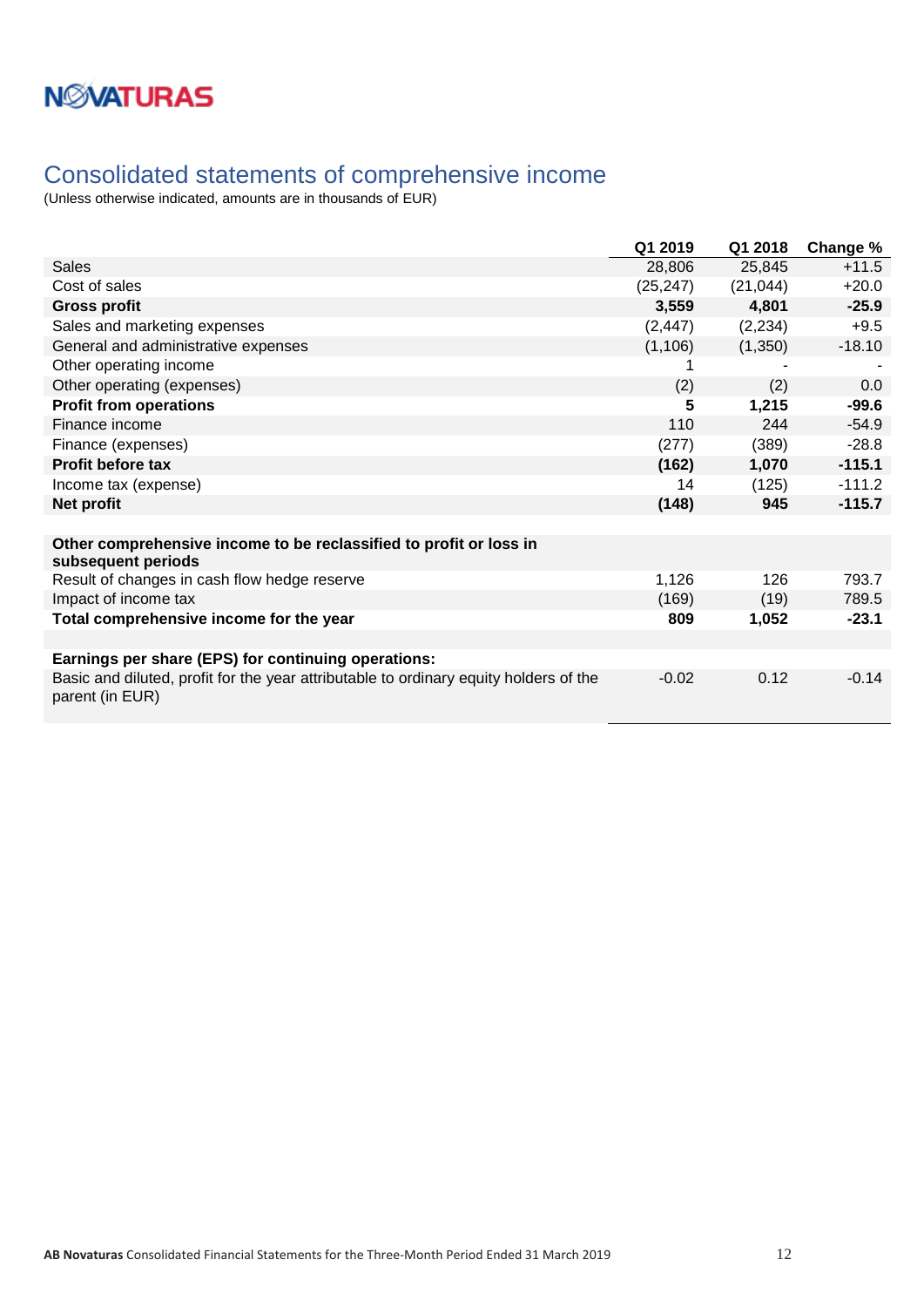## <span id="page-12-0"></span>Consolidated statements of financial position

|                                                | 31 March<br>2019 | 31 December<br>2018 | 31 March<br>2018 |
|------------------------------------------------|------------------|---------------------|------------------|
| <b>ASSETS</b>                                  |                  |                     |                  |
| <b>Non-current assets</b>                      |                  |                     |                  |
| Goodwill                                       | 30,327           | 30,327              | 30,327           |
| Other intangible assets                        | 380              | 427                 | 484              |
| Property, plant and equipment                  | 252              | 292                 | 297              |
| Long-term receivables                          | 62               | 65                  | 60               |
| Deferred income tax asset                      | 6                | 6                   | 5                |
| <b>Total non-current assets</b>                | 31,027           | 31,117              | 31,173           |
|                                                |                  |                     |                  |
| <b>Current assets</b>                          |                  |                     |                  |
| Inventories                                    | 4                | 3                   | $\mathbf{1}$     |
| Prepayments and deferred expenses              | 20,231           | 8,861               | 14,018           |
| Trade accounts receivable                      | 482              | 697                 | 1,226            |
| Prepaid income tax                             | 231              | 231                 | 101              |
| Other receivables                              | 2,579            | 2,028               | 2,076            |
| Other current financial assets                 |                  | 200                 | 696              |
| Restricted cash                                | 2,150            | 1,500               | 2,400            |
| Cash and cash equivalents                      | 3,686            | 3,203               | 3,655            |
| <b>Total current assets</b>                    | 29,363           | 16,723              | 24,173           |
| <b>Total assets</b>                            | 60,390           | 47,840              | 55,346           |
|                                                |                  |                     |                  |
| <b>EQUITY AND LIABILITIES</b>                  |                  |                     |                  |
| <b>Equity</b>                                  |                  |                     |                  |
| Share capital                                  | 234              | 234                 | 234              |
| Cash flow hedge reserve                        | (394)            | (1, 351)            | 592              |
| Legal reserve                                  | 29               | 29                  | 29               |
| Foreign currency translation reserve           | 145              | 145                 | 145              |
| Retained earnings                              | 15,162           | 15,310              | 14,722           |
| <b>Total equity</b>                            | 15,176           | 14,367              | 15,722           |
|                                                |                  |                     |                  |
| <b>Liabilities</b>                             |                  |                     |                  |
| Non-current borrowings                         | 6,000            | 6,000               | 8,000            |
| Deferred income tax liabilities                | 2,936            | 2,781               | 2,715            |
| <b>Total non-current liabilities</b>           | 8,936            | 8,781               | 10,715           |
|                                                |                  |                     |                  |
| <b>Current liabilities</b>                     |                  |                     |                  |
| Current portion of non-current borrowings      | 2,000            | 2,000               | 2,000            |
| <b>Current borrowings</b>                      | 5,784            |                     | 2,616            |
| Trade payables                                 | 4,077            | 4,611               | 2,408            |
| Advances received                              | 21,156           | 14,259              | 19,564           |
| Income tax payable                             | 29               | 29                  | 303              |
| Other current liabilities and accrued expenses | 3,232            | 3,793               | 2,018            |
| <b>Total current liabilities</b>               | 36,278           | 24,692              | 28,909           |
| <b>Total equity and liabilities</b>            | 60,390           | 47,840              | 55,346           |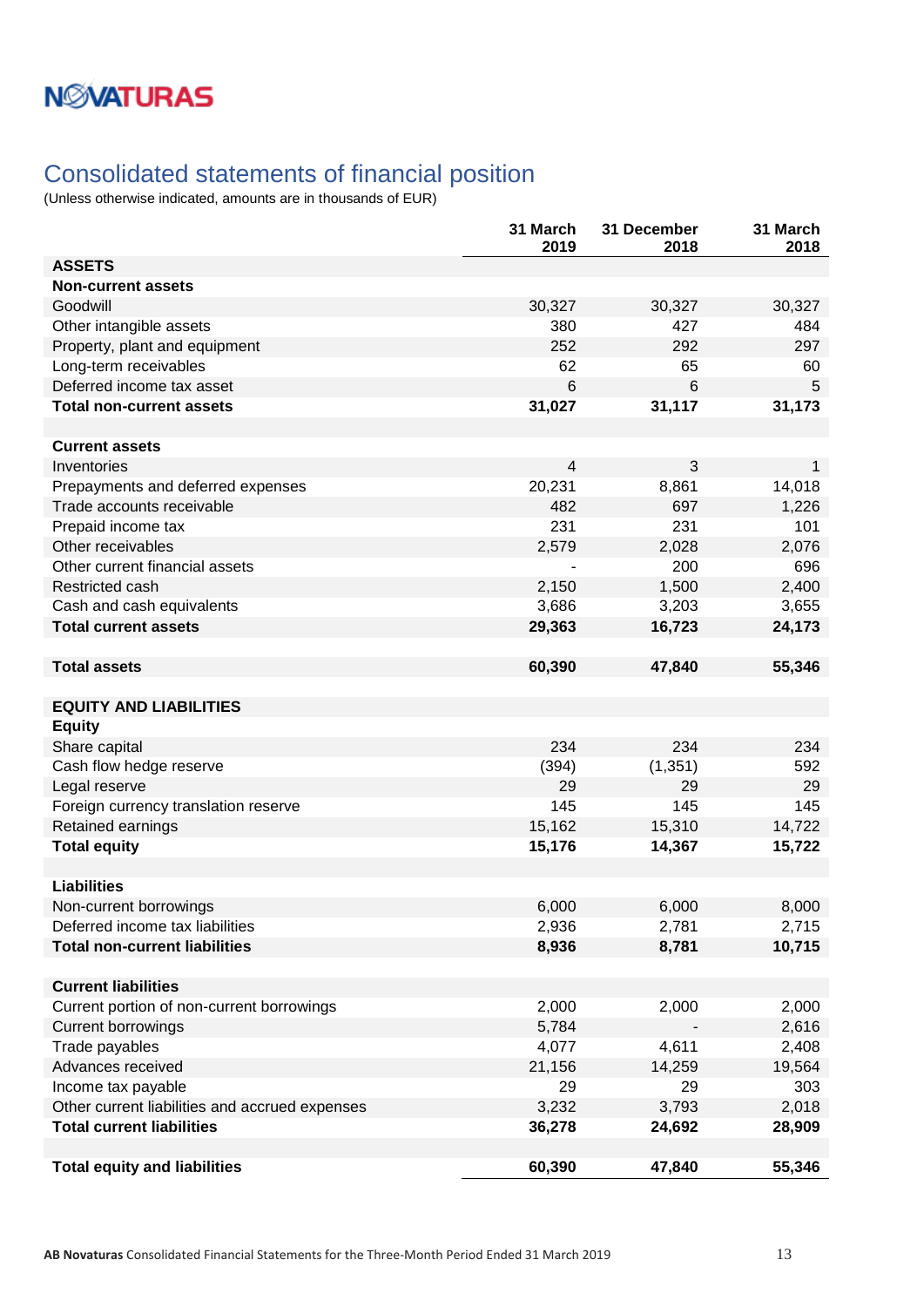## <span id="page-13-0"></span>Consolidated statements of changes in equity

|                                | <b>Share</b><br>capital  | Legal<br>reserve         | Cash<br>flow<br>hedge<br>reserve | <b>Retained</b><br>earnings | Foreign<br>currency<br>translation<br>reserve | <b>Equity</b><br>attributable<br>to equity<br>holders |
|--------------------------------|--------------------------|--------------------------|----------------------------------|-----------------------------|-----------------------------------------------|-------------------------------------------------------|
| Balance as of 31 December 2017 | 226                      | 29                       | 484                              | 13,785                      | 145                                           | 14,669                                                |
| Increase in share capital      | 8                        | $\overline{\phantom{a}}$ | ٠                                | (8)                         | ٠                                             |                                                       |
| Net profit for the year        | $\overline{\phantom{a}}$ | $\overline{\phantom{a}}$ | $\overline{\phantom{a}}$         | 5,593                       | ٠                                             | 5,593                                                 |
| Other comprehensive income     | $\overline{\phantom{a}}$ | $\sim$                   | (1,835)                          |                             |                                               | (1,835)                                               |
| Dividends paid                 | $\overline{\phantom{a}}$ | $\overline{\phantom{0}}$ | $\overline{\phantom{a}}$         | (4,060)                     | $\blacksquare$                                | (4,060)                                               |
| Balance as of 31 December 2018 | 234                      | 29                       | (1, 351)                         | 15,310                      | 145                                           | 14,367                                                |
| Net profit for the year        | $\overline{\phantom{a}}$ | $\overline{\phantom{a}}$ | ۰                                | (148)                       |                                               | (148)                                                 |
| Other comprehensive income     | $\overline{\phantom{a}}$ | ۰                        | 957                              |                             | ٠                                             | 957                                                   |
| Balance as of 31 March 2019    | 234                      | 29                       | (394)                            | 15,162                      | 145                                           | 15,176                                                |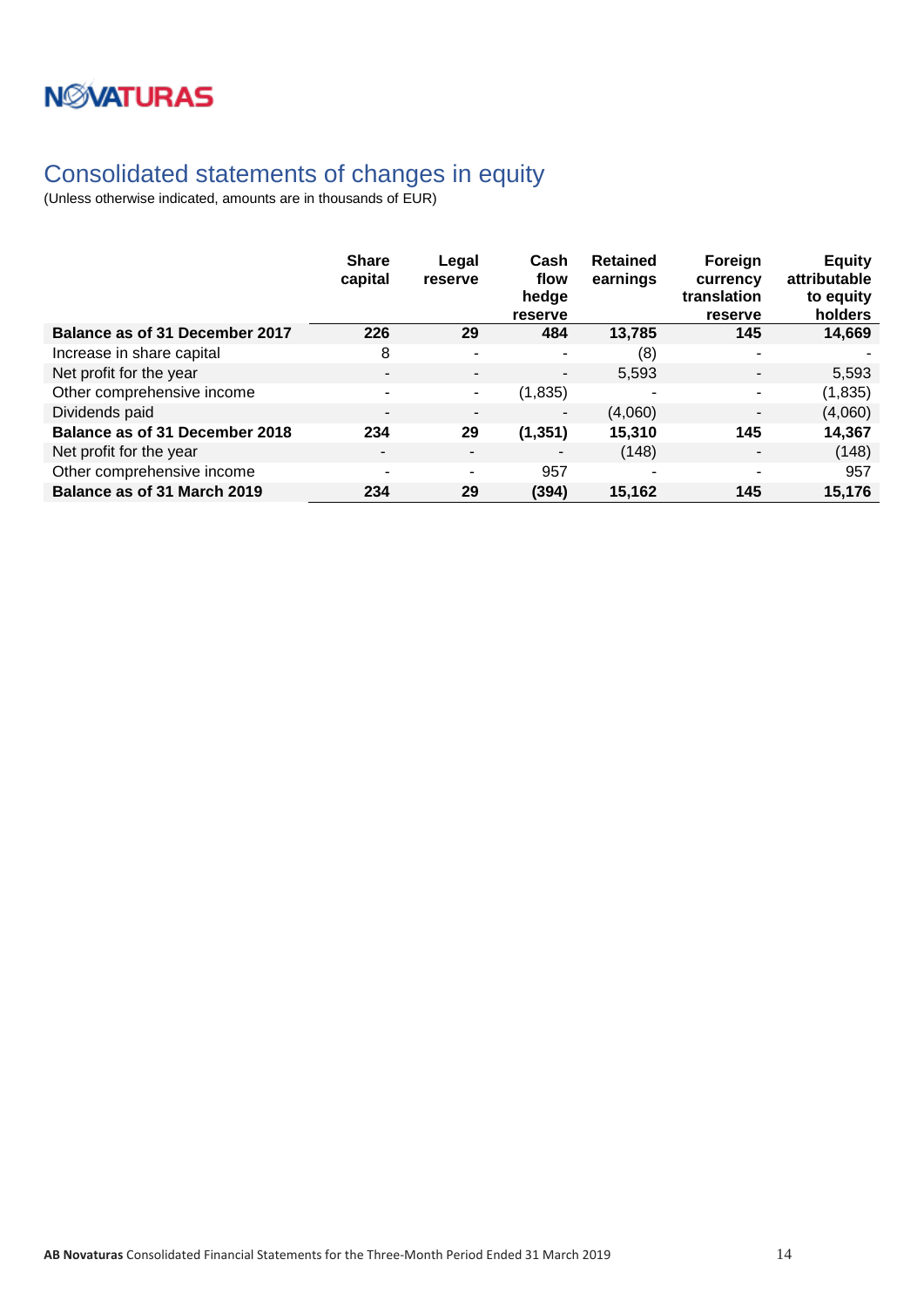## <span id="page-14-0"></span>Consolidated statements of cash flow

|                                                                          | 3M 2019   | 3M 2018  |
|--------------------------------------------------------------------------|-----------|----------|
| Cash flows from (to) operating activities                                |           |          |
| Net profit                                                               | (148)     | 945      |
| Adjustments for non-cash items:                                          |           |          |
| Depreciation and amortization                                            | 76        | 72       |
| Change in deferred income tax                                            | 155       |          |
| Elimination of financial, investment and other non-cash activity results | 1,118     | 132      |
|                                                                          |           |          |
| <b>Changes in working capital:</b>                                       | 1,201     | 1,149    |
| Decrease in inventories                                                  | (1)       | (1)      |
| (Increase) decrease in trade receivables                                 | 215       | (704)    |
| (Increase) decrease in other receivables                                 | (351)     | (1)      |
| (Increase) decrease in prepayments and deferred expenses                 | (11, 367) | (8,082)  |
| Increase (decrease) in trade payables                                    | (534)     | (1, 474) |
| Increase in advances received                                            | 6,897     | 7,462    |
| Income tax paid                                                          |           | 115      |
| Increase (decrease) in other accounts payable and accrued expenses       | (561)     | (771)    |
| Net cash flows from operating activities                                 | (4,501)   | (2, 307) |
|                                                                          |           |          |
| Cash flows from (to) investing activities                                |           |          |
| (Acquisition) of non-current assets (except investments)                 | (24)      | (107)    |
| Proceeds from sale of non-current assets (except investments)            |           |          |
| Net cash flows (to) investing activities                                 | (24)      | (107)    |
|                                                                          |           |          |
| Cash flows from financing activities                                     |           |          |
| Loans received                                                           | 5,784     | 2,616    |
| (Repayment) of loans                                                     |           | (4,000)  |
| Interest (paid)                                                          | (126)     | (132)    |
|                                                                          |           |          |
| Net cash flows (to) financing activities                                 | 5,658     | (1, 516) |
|                                                                          |           |          |
| Net increase (decrease) in cash flows                                    | 1,133     | (3,930)  |
|                                                                          |           |          |
| Cash and cash equivalents at the beginning of the year                   | 4,703     | 9,984    |
|                                                                          |           |          |
| Cash and cash equivalents at the end of the period                       | 5,836     | 6,055    |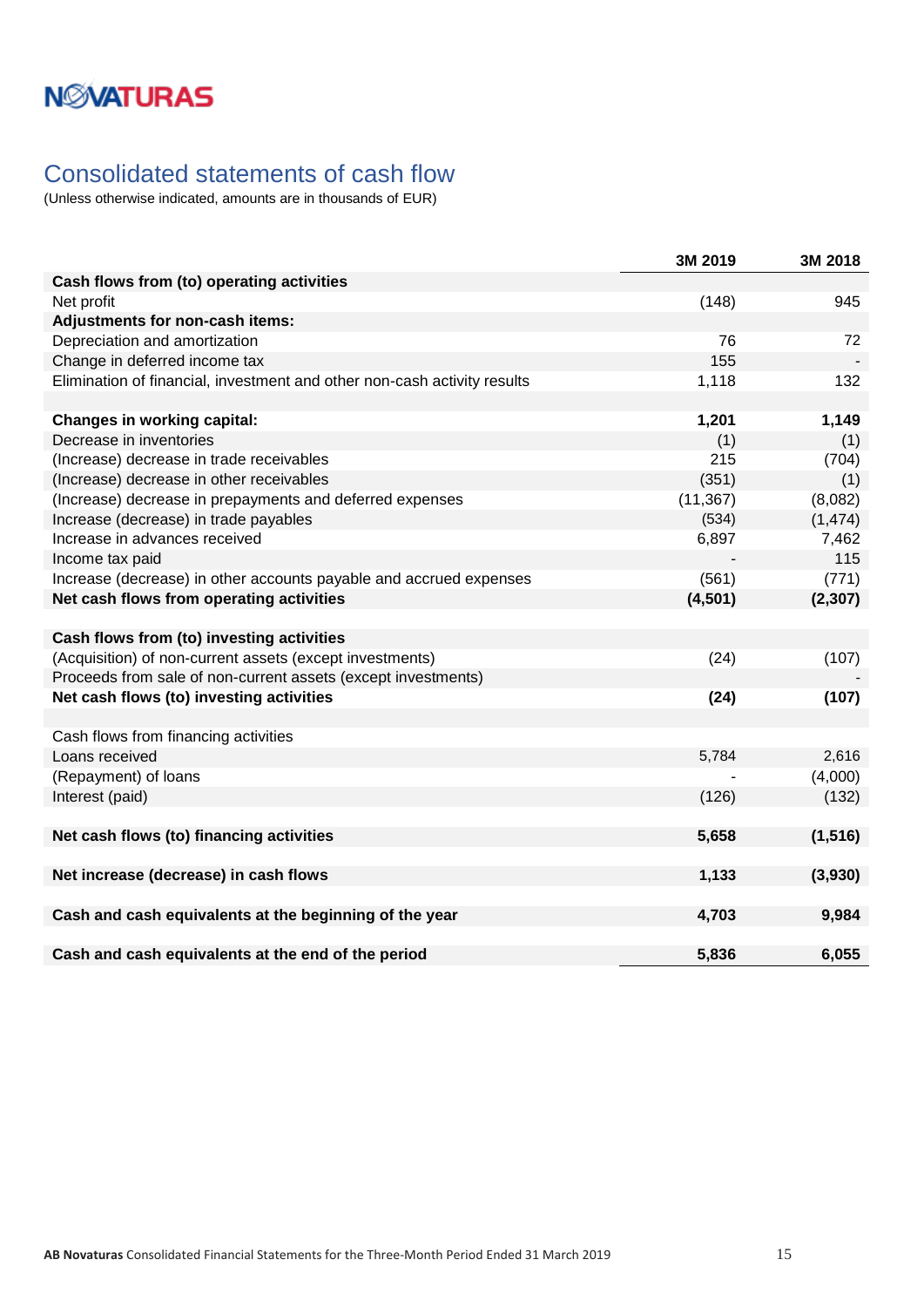# **NWATURAS**

## <span id="page-15-0"></span>Notes to the financial statements

### <span id="page-15-1"></span>**Information about subsidiaries**

Novaturas Group is a holding structure and AB Novaturas is the parent company which conducts operations directly and through subsidiaries in their respective markets of Lithuania, Latvia and Estonia.

| Company                        | <b>Country of operations</b> | Shareholding % as of<br>31 March 2019 |
|--------------------------------|------------------------------|---------------------------------------|
| <b>Novatours SIA</b>           | Latvia                       | 100                                   |
| Novatours OÜ                   | Estonia                      | 100                                   |
| Aviaturas ir Partneriai UAB    | Lithuania                    | 100                                   |
| <b>SRL Novatours Holidays*</b> | Romania                      | 100                                   |

\* Operations of the subsidiary in Romania were discontinued in 2009.

### <span id="page-15-2"></span>**Sales and marketing expenses**

|                                    | Q1 2019 | Q1 2018 | Change % |
|------------------------------------|---------|---------|----------|
| Commissions                        | 1,478   | 1,304   | $+13.3$  |
| Salaries and related taxes         | 590     | 524     | $+12.6$  |
| Advertising and marketing expenses | 264     | 343     | $-23.0$  |
| Rent and maintenance expenses      | 60      | 56      | $+7.1$   |
| Depreciation and amortization      | 5       | 6       | $-16.7$  |
| Business trips expenses            | 9       | 6       | $+50.0$  |
| Communication expenses             | 13      | 12      | $+8.3$   |
| Consulting expenses                | ۰       |         |          |
| <b>Transportation expenses</b>     | 9       | 7       | $+28.6$  |
| Representation expenses            | 27      | 10      | $+170.0$ |
| Bad debt expenses                  |         |         |          |
| Training expenses                  | 1       | 3       | $-66.7$  |
| Other                              | 22      | 4       | $+450.0$ |
| Total:                             | 2,478   | 2,275   | $+8.9$   |

### <span id="page-15-3"></span>**General and administrative expenses**

|                               | Q1 2019 | Q1 2018 | Change % |
|-------------------------------|---------|---------|----------|
| Salaries and related taxes    | 529     | 531     | $-0.4$   |
| Rent and maintenance expenses | 32      | 30      | $+6.7$   |
| Depreciation and amortization | 71      | 65      | $+9.2$   |
| Business trips expenses       | 17      | 30      | $-43.3$  |
| Communication expenses        | 9       | 10      | $-10.0$  |
| Consulting expenses           | 73      | 241     | $-69.7$  |
| Transportation expenses       | 9       | 17      | $-47.1$  |
| Representation expenses       | 24      | 20      | $+20.0$  |
| Training expenses             | 3       | 2       | $+50.0$  |
| Other                         | 308     | 363     | $-15.2$  |
| Total:                        | 1.075   | 1,309   | $-17.9$  |

During the first quarter of 2019, the company incurred one-off expenses related to a change of CEO (EUR 57,000) and legal costs (EUR 23,000). Total one-off expenses amounted to EUR 80,000. These costs are reflected in the salaries and related taxes, consulting and other expenses lines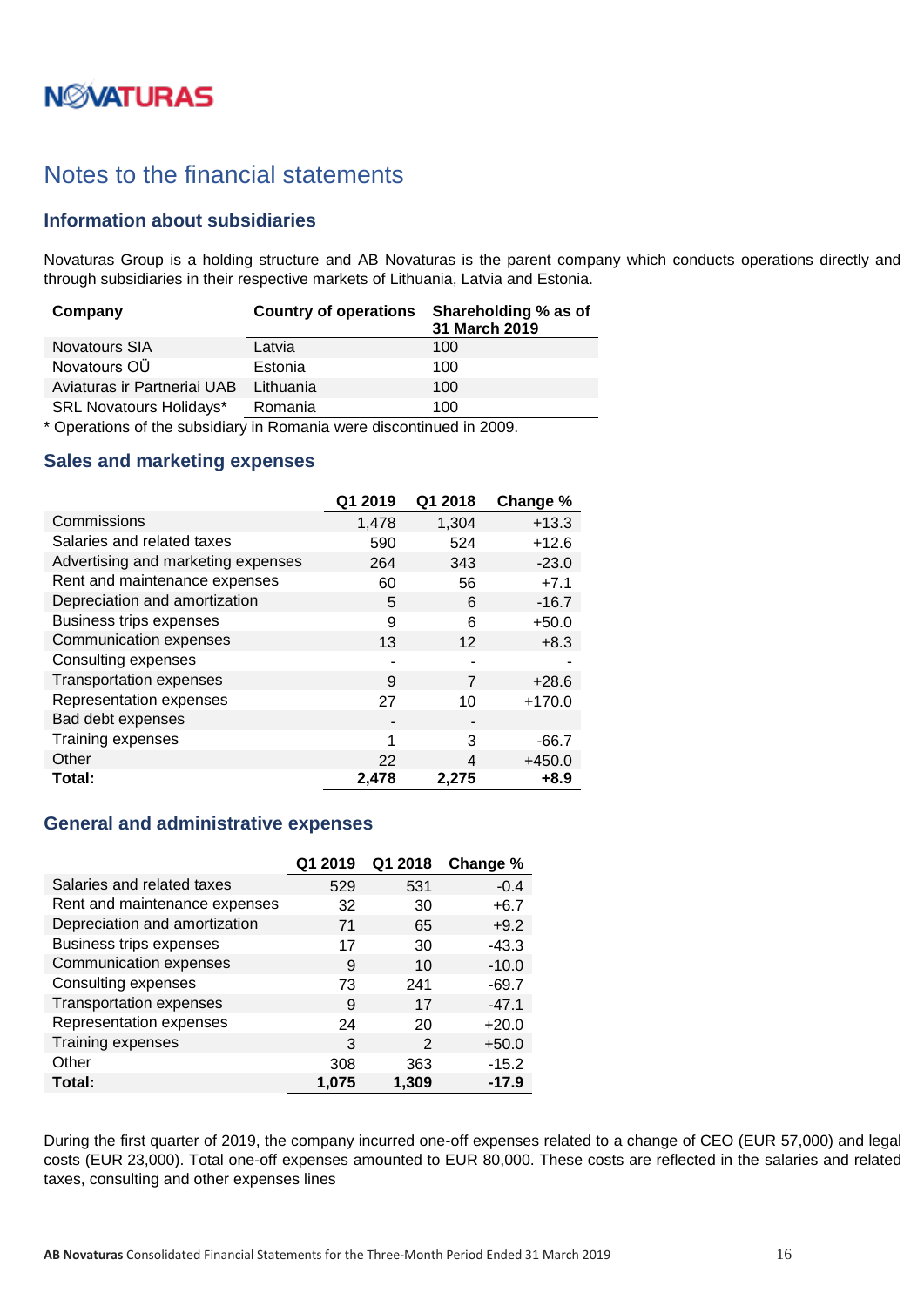

During the first quarter of 2018, the company incurred one-off expenses related to its IPO (EUR 286,000) and legal costs (EUR 53,000). Total one-off expenses amounted to EUR 339,000. These costs are reflected in the consulting and other expenses lines.

### <span id="page-16-0"></span>**Hedging**

The company operates as a tour operator. Due to its business specifics, the company is exposed to the risk of fluctuation in the price of aviation fuel and the EUR/USD foreign exchange rate. The company hedges against changes in aviation fuel prices (which affect fuel costs) and against changes in the EUR/USD exchange rate (which affects fuel and hotel costs) for the entire period of early bookings for upcoming summer and winter seasons, using forward and futures contracts. When derivative positions are closed on a monthly basis, the result is accounted for in the comprehensive income report.

The tables below present the results of closed hedging contracts and still-held hedging contracts at period-end market value (in thousands of EUR):

|                                                         | Q1 2019 Q1 2018 Change |     |
|---------------------------------------------------------|------------------------|-----|
| Result of closed hedging contracts already reflected in |                        | +72 |
| the statement of comprehensive income for the period    |                        |     |

|                                                          |       | 31 March 2019 31 December 2018 31 March 2018 |     |
|----------------------------------------------------------|-------|----------------------------------------------|-----|
| Market value of existing hedges at the end of the period | (394) | (1, 351)                                     | 592 |

### <span id="page-16-1"></span>**Borrowings**

The loans granted to the company are shown in the table below:

|                                                                                | 31      | 31                       | 31      |
|--------------------------------------------------------------------------------|---------|--------------------------|---------|
|                                                                                | March   | <b>December</b>          | March   |
|                                                                                | 2019    | 2018                     | 2018    |
| Long-term borrowings                                                           |         |                          |         |
| AB Luminor Bank loan, annual interest rate of 3-month EURIBOR + 3.5%           | 8,000   | 8.000                    | 10,000  |
| Current portion of non-current borrowings                                      | (2,000) | (2,000)                  | (2,000) |
| <b>Total non-current borrowings</b>                                            | 6,000   | 6,000                    | 8,000   |
| Current borrowings                                                             |         |                          |         |
| Current portion of non-current borrowings                                      | 2,000   | 2,000                    | 2,000   |
| AB Luminor Bank overdraft loan, annual interest rate of 3-month EURIBOR + 2.5% | 5,784   | $\overline{\phantom{a}}$ | 2,616   |
| <b>Total current borrowings</b>                                                | 7,784   | 2,000                    | 4,616   |

As of 31 March 2019, the company had an overdraft agreement for EUR 8 million; as of 31 March 2018, for EUR 4 million.

| Off-balance sheet commitments                                   | Total Limit at Used limit at<br>31 March<br>2019 | 31 March<br>2019 |
|-----------------------------------------------------------------|--------------------------------------------------|------------------|
| Bank guarantees                                                 |                                                  |                  |
| AB Luminor Bank, annual interest rate of 3-month EURIBOR + 1.7% | 10.000                                           | 7.500            |

Bank guarantees are used to ensure the travel organizer's obligations in Lithuania, Latvia and Estonia.

### <span id="page-16-2"></span>**Related party transactions**

During the three-month period ended 31 March 2019, total payments of EUR 21,000 were made to Supervisory Council members.